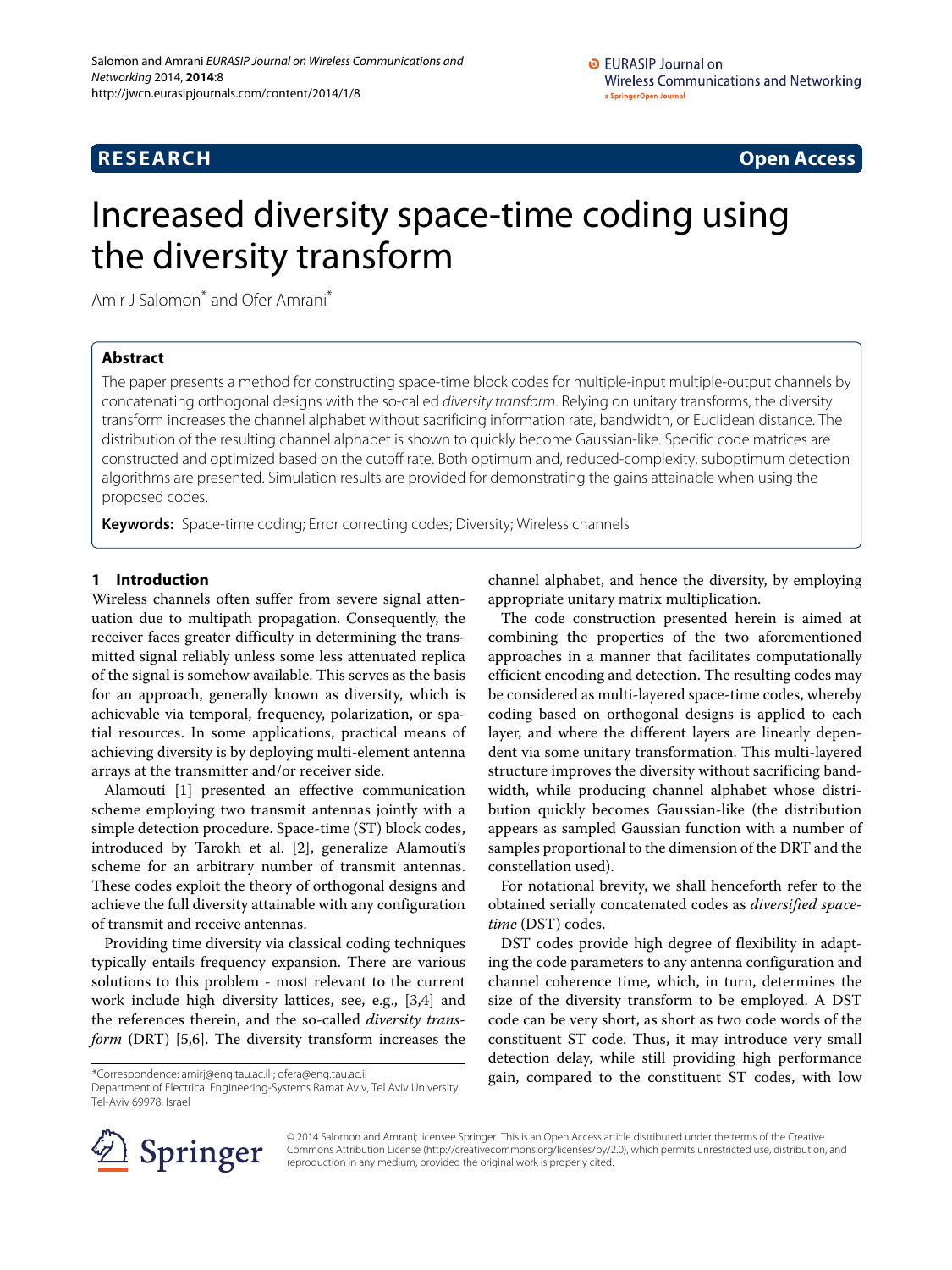encoding and detection complexity. In general, implementation complexity is only slightly higher than that of the constituent ST code. This is compared to constructions which have promising information theoretic properties [\[7\]](#page-12-6), but their detection is typically hard to realize.

A different interesting approach for serially concatenating ST codes with rate-1 codes was introduced before. Therein, Lin and Blum [\[8\]](#page-12-7) employed a rate 1 recursive code, with feedback polynomial  $(1 + D)$ . ST coding is used as the outer code, and so the obtained alphabet consists of the symbols of the constellation used, which is typically quadrature amplitude modulation (QAM). This concatenation approach along with the suggested iterative detection scheme [\[8\]](#page-12-7) is mentioned to be more suitable for applications which can tolerate some delay.

While coding schemes that use rotation transformation within a codeword are known, see, e.g., the seminal work of Boutros and Viterbo [\[9\]](#page-12-8), herein, we attempt to construct and optimize a transform that operates concurrently on a plurality of codewords of a known scheme with minimum added detection complexity.

The rest of the paper is organized as follows. Background material and definitions are given in Section [2.](#page-1-0) The proposed DST code construction is presented in Section [3](#page-2-0) along with analysis of the code's alphabet distribution. DRT matrices are constructed and optimized based on the cutoff rate in Section [4.](#page-3-0) The optimization is carried out assuming that the average received SNR is known to the transmitter while channel state information (CSI) is required only at the receiver side. In Section [5,](#page-6-0) a two-stage suboptimum detection algorithm is presented based on linear estimation. Optimum detection is also briefly mentioned. Section [6](#page-8-0) provides simulation results for a rich set of scenarios and DST codes of bandwidth efficiencies 1, 2, and 3 bits/s/Hz. Finally, conclusions are drawn in Section [7.](#page-11-0)

## <span id="page-1-0"></span>**2 Background**

## **2.1 The channel model**

We consider a wireless communication system where the transmitter is equipped with *n* antennas and the receiver with *m* antennas. At each time slot *t*, complex symbols  $y_i^t$ ,  $i = 1, 2, \ldots, n$ , are transmitted simultaneously from the *n* transmit antennas. We denote by  $h_{i,j}^t$  the path gain from transmit antenna *i* to receive antenna *j* at time slot *t*. The different paths are assumed frequency-nonselective, and their gains are modeled as samples of independent complex Gaussian random variables with variance  $\frac{1}{2}$  per real dimension. The channel is of block-fading type, meaning that the path gains  $h_{i,j}^t$  are constant over several time slots to which we refer as a *block*. The path gains are assumed statistically independent among different blocks. A single DST codeword, or code array as it will be called in the sequel, spans over several channel realizations.

At time *t*, the value  $r_j^t$ , received at antenna *j*, is given by:

<span id="page-1-1"></span>
$$
r_j^t = \sum_{i=1}^n h_{i,j}^t y_i^t + \eta_j^t \tag{1}
$$

where the noise samples  $\eta^t_j$  are independent samples of a zero-mean complex Gaussian random variable with variance  $n/(2SNR) \equiv \sigma^2/2$  per real dimension. The average energy of the symbols transmitted from each antenna is normalized to be one, so that the average power of the received signal at each receive antenna is *n* and the signal-to-noise ratio is SNR.

## <span id="page-1-3"></span>**2.2 Codes from orthogonal designs**

## *2.2.1 Code construction*

Space-time block codes constructed from orthogonal designs were introduced by Tarokh et al. [\[2\]](#page-12-1) as a generalization of the so-called Alamouti scheme [\[1\]](#page-12-0). A space-time code is defined as a  $p \times n$  transmission matrix *G* with orthogonal columns. The entries of the matrix *G* are linear combinations of the complex variables  $x_1, x_2, \ldots, x_k$  and their conjugates; these variables are actually the source (data) symbols to be transmitted. Since *p* time slots are allocated for transmitting *k* symbols, the symbol rate of the code is  $R = k/p$ .

For example,  $G_2$  is the Alamouti code for two transmit antennas; it has rate  $R = 1$  (as  $p = k = n = 2$ ):

$$
G_2 = \begin{pmatrix} x_1 & x_2 \\ -x_2^* & x_1^* \end{pmatrix} . \tag{2}
$$

Other codes that will be used in this work are the rate half codes,  $G_3$  and  $G_4$ , and rate 3/4 codes  $H_3$  and  $H_4$ , given in [Appendix.](#page-11-1)

#### *2.2.2 Conventional detection scheme*

For completeness, we briefly review the detection process used for the abovementioned ST codes. The symbols  $x_1, x_2, \ldots, x_k$  can be detected at the receiver via linear processing. As an example, for the code *G*2, the receiver constructs the next two values:

<span id="page-1-2"></span>
$$
\tilde{x}_1 = \sum_{j=1}^m (h_{1,j}^* r_j^1 + h_{2,j} (r_j^2)^*),
$$
  
\n
$$
\tilde{x}_2 = \sum_{j=1}^m (h_{2,j}^* r_j^1 - h_{1,j} (r_j^2)^*).
$$
\n(3)

Plugging Equation [1](#page-1-1) into Equation [3,](#page-1-2) it is easy to derive:  $\tilde{x}_1 = h \cdot x_1 + \tilde{\eta}_1$ ; and  $\tilde{x}_2 = h \cdot x_2 + \tilde{\eta}_2$ , where  $\tilde{x}_1 = h \cdot x_1 + \tilde{\eta}_1$ ; and  $\tilde{x}_2 = h \cdot x_2 + \tilde{\eta}_2$ , where  $h = \sum_{i=1}^{m} (|h_{1,i}|^2 + |h_{2,i}|^2)$  and  $\tilde{\eta}_1$ ,  $\tilde{\eta}_2$  are independent, zero *j*<sub>1</sub>(|*h*<sub>1,*j*</sub>|<sup>2</sup> + |*h*<sub>2,*j*</sub>|<sup>2</sup>) and  $\tilde{\eta}_1$ ,  $\tilde{\eta}_2$  are independent, zero mean, complex Gaussian random variables (given  $h_{i,j}$  at the receiver) with variance  $\frac{\sigma^2}{2} \cdot \tilde{h}$  per real dimension. This implies that optimal reconstruction of  $x_1$  and  $x_2$  is possible from  $\tilde{x}_1$  and  $\tilde{x}_2$ , respectively. Generalizing this: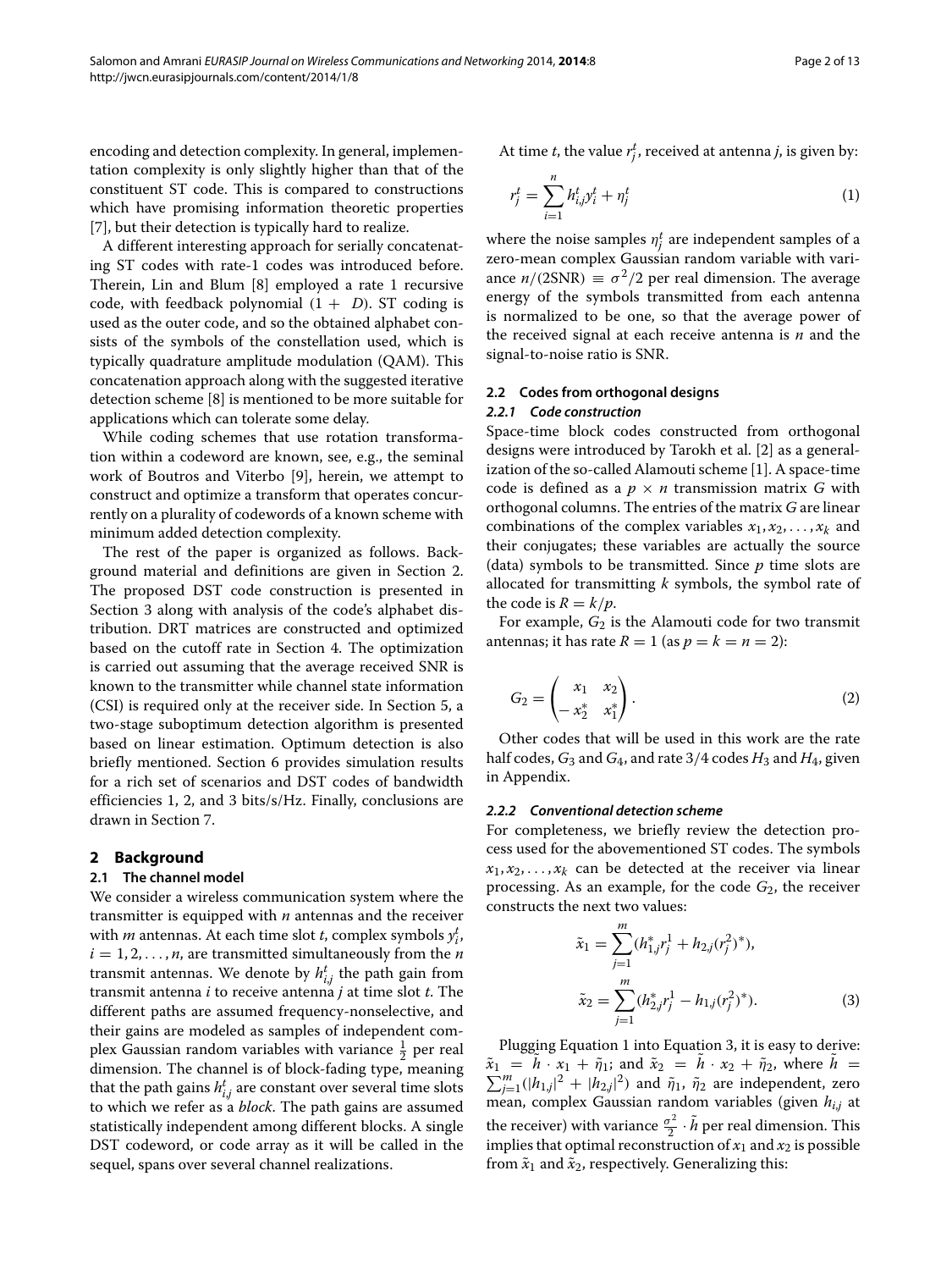<span id="page-2-3"></span>**Proposition 1.** *For any space-time block code constructed from orthogonal design with variables x*1, *x*2, *...* , *xk, and assuming perfect knowledge of channel path gains at the receiver, one can construct any*  $\tilde{x}_{l,1}$ <*l*<*k using linear processing:*

<span id="page-2-1"></span>
$$
\tilde{x}_l = \tilde{h} \cdot x_l + \tilde{\eta}_l \tag{4}
$$

*where*  $\tilde{h} = \alpha \cdot \sum_{i=1}^{n} \sum_{j=1}^{m} |h_{i,j}|^2$ ,  $\alpha$  *is a constant (which depends on the specific orthogonal code used), and*  $\tilde{\eta}_{l,1}$ <*l*<*k are independent zero mean complex Gaussian random* rariables with variance  $\frac{\sigma^2}{2} \cdot \tilde{h}$  per real dimension.

Henceforth, without loss of generality, it is assumed that  $\alpha = 1$ , since one can divide both sides of Equation [4](#page-2-1) by  $\alpha$ and obtain the same model (up to the noise variance).

## <span id="page-2-0"></span>**3 Diversified space-time codes**

Let  $Y \in C^N$  denote an *N*-dimensional vector whose entries belong to a complex alphabet of cardinality *M*. The diversity transform is a linear operation on *Y* represented as

<span id="page-2-2"></span>
$$
X = \mathcal{A}Y,\tag{5}
$$

where  $A$  is an  $N \times N$  unitary matrix. This transform increases diversity owing to increased alphabet size [\[5,](#page-12-4)[10\]](#page-12-9); it preserves the average energy and the minimum Euclidean distance of the input set {*Y*}. In Subsection [3.3,](#page-3-1) we show that the output set {*X*} quickly becomes Gaussian-like (with the increase of *N*).

## **3.1 General coding description**

The diversity transform and orthogonal designs, described in Section [2.2,](#page-1-3) can be combined so as to provide a coding scheme of increased diversity. The proposed scheme employs an *N*-dimensional diversity transform combined with *N* space-time codewords, each of rate  $R = \frac{k}{p}$ .

Let  $x_i^j$ ,  $1 \le j \le N$ ,  $1 \le i \le k$ , denote the symbol  $x_i$  to be transmitted by the *j*th ST codeword. Correspondingly, define *k* vectors of the form

$$
X_i = [x_i^1 x_i^2 \dots x_i^N]^T, \tag{6}
$$

where each of these vectors is obtained by multiplying a (source) *N*-dimensional vector  $Y_i$  by the DRT matrix  $\mathcal A$ [\(5\)](#page-2-2). The second step is to encode the *N k*-dimensional vectors  $[x_1^j x_2^j \ldots x_k^j]$ ,  $1 \le j \le N$ , into *N* ST codewords, which constitute a single DST code array.

The proposed coding scheme is best explained by means of an example using  $N = 2$ . In this case, we use DRT of order 2 and two transmit antennas. Denote by  $Y_1$  =  $[y_1^1 \ y_1^2]^T$ ,  $Y_2 = [y_2^1 \ y_2^2]^T$  a set of symbols from a given constellation. First, use the diversity transform matrix  $A$ to obtain two so-called *diversified* vectors

$$
X_1 = \begin{bmatrix} x_1^1 \\ x_1^2 \end{bmatrix} = \mathcal{A} \begin{bmatrix} y_1^1 \\ y_1^2 \end{bmatrix} = \begin{bmatrix} a_{11}y_1^1 + a_{12}y_1^2 \\ a_{21}y_1^1 + a_{22}y_1^2 \end{bmatrix};
$$
  
\n
$$
X_2 = \begin{bmatrix} x_2^1 \\ x_2^2 \end{bmatrix} = \mathcal{A} \begin{bmatrix} y_2^1 \\ y_2^2 \end{bmatrix} = \begin{bmatrix} a_{11}y_2^1 + a_{12}y_2^2 \\ a_{21}y_2^1 + a_{22}y_2^2 \end{bmatrix}.
$$

Next, two ST codewords are generated:

first ST codeword

$$
\begin{pmatrix} x_1^1 & x_2^1 \ -x_2^{1*} & x_1^1{}^* \end{pmatrix} = \begin{pmatrix} a_{11}y_1^1 + a_{12}y_1^2 & a_{11}y_2^1 + a_{12}y_2^2 \ -a_{11}y_2^1 + a_{12}y_2^2 & a_{11}y_1^1 + a_{12}y_1^2{}^* \end{pmatrix};
$$

and a second ST codeword

$$
\begin{pmatrix} x_1^2 & x_2^2 \ -x_2^{2^*} & x_1^{2^*} \end{pmatrix} = \begin{pmatrix} a_{21}y_1^1 + a_{22}y_1^2 & a_{21}y_2^1 + a_{22}y_2^2 \ -a_{21}y_2^1 + a_{22}y_2^2 & a_{21}y_1^1 + a_{22}y_1^2 \end{pmatrix}.
$$

The two ST component codewords, which constitute a single DST code array, are transmitted one following the other.

Stated more generally, any orthogonal design code can be represented as a  $p \times n$  matrix, *n* being the number of transmit antennas:

$$
G(x_1,...,x_k)
$$
\n
$$
= \begin{pmatrix}\ng_{11}(x_1,...,x_k) & g_{12}(x_1,...,x_k) & \dots & g_{1n}(x_1,...,x_k) \\
g_{21}(x_1,...,x_k) & g_{22}(x_1,...,x_k) & \dots & g_{2n}(x_1,...,x_k) \\
\vdots & \vdots & \vdots & \vdots \\
g_{p1}(x_1,...,x_k) & g_{p2}(x_1,...,x_k) & \dots & g_{pn}(x_1,...,x_k)\n\end{pmatrix}
$$
\n(7)

where  $g_{ij}(x_1, \ldots, x_k)$  is a (complex) function of *k* variables. Now, we take a group of *k* vectors  $Y_i$ ,  $1 \le i \le k$ , each vector  $Y_i$  consists of  $N$  symbols, which represent the source information. Using these vectors, we create a group of *k* vectors  $X_i$  (each of length  $N$ ), created using the diversity transform:

$$
X_i = \mathcal{A}Y_i,\tag{8}
$$

The elements of each vector  $X_i$  are denoted by  $X_i$  =  $[x_i^1 x_i^2 \ldots x_i^N]^T$ .

A DST code array can thus be simply described as a sequence of *N* ST component codewords in the form:

.

$$
\begin{bmatrix}\nG(x_1^1, x_2^1, \dots, x_k^1) \\
G(x_1^2, x_2^2, \dots, x_k^2) \\
\vdots \\
G(x_1^N, x_2^N, \dots, x_k^N)\n\end{bmatrix}
$$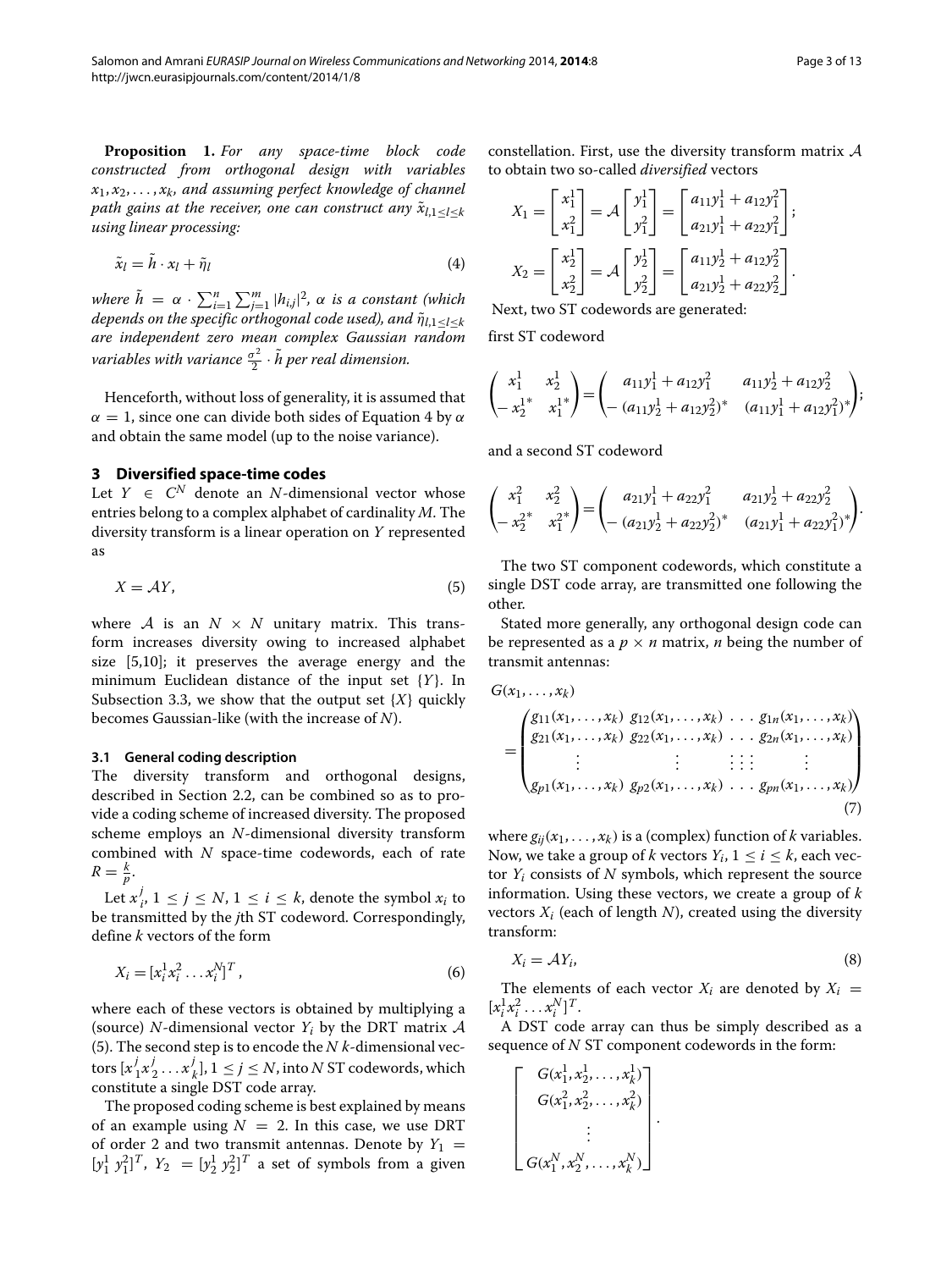Symbols from consecutive ST component codewords are interrelated via the diversity matrix  $A$ . Note that in practice, these ST component codewords do not have to be transmitted consecutively in time. Rather, some form of interleaving can be applied in order to maximize the diversity of the DST code array for the price of somewhat increased decoding latency. A DST code array conveys a total of  $k \cdot N$  source symbols using  $p \cdot N$  channel uses, while the component ST orthogonal design code conveys *k* source symbols using *p* channel uses, i.e, coding rate of *k/p* symbols per channel use is preserved.

#### **3.2 Receiver-side description**

At the receiver side, the ST codewords are decoded first by employing linear processing in accordance with Propo-sition [1.](#page-2-3) Thus, *k N*-dimensional vectors  $R_i$ ,  $1 \le i \le k$ , are obtained each of which is related to  $X_i$  and  $Y_i$  by<sup>a</sup>

$$
R_i = HX_i + \Gamma_i = HAY_i + \Gamma_i,\tag{9}
$$

where *H* is an  $N \times N$  diagonal matrix given by:

$$
H = \begin{bmatrix} \tilde{h}^{1}, 0, 0, \dots, 0 \\ 0, \tilde{h}^{2}, 0, \dots, 0 \\ 0, \dots, \tilde{h}^{i}, \dots, 0 \\ \vdots \\ 0, 0, \dots, 0, \tilde{h}^{N} \end{bmatrix},
$$
(10)

with  $\tilde{h}^t$  =  $\sum_{i=1}^n \sum_{j=1}^m |h_{i,j}^t|^2$ ,  $h_{i,j}^t$  being the path gain from transmit antenna *i* to receive antenna *j* for ST codeword *t*, and where  $\Gamma_i$  is an *N* dimensional vector of independent complex Gaussian random variables,  $\Gamma_i$  =  $[\tilde{\eta}_i^1, \tilde{\eta}_i^2, \dots, \tilde{\eta}_i^N]^T$ , with  $E\{\Gamma_i\Gamma_i^\dagger\} = \sigma^2 \cdot H$ . Detailed description of the detection process is deferred to Section [5.](#page-6-0)

#### <span id="page-3-1"></span>**3.3 DST codes - alphabet distribution**

The DST code construction presented in this section, and particularly the use of high-diversity transforms, results with code alphabet of increased cardinality and nonuniform distribution which tends to approach (discrete) Gaussian even for small transform dimensions.

Figure [1](#page-4-0) demonstrates the last assertion. The statistical distribution of the elements of *X* is plotted: *Y* is chosen from BPSK constellation, and normalized Hadamard matrices of increasing order are used as representing the transform matrix A. The convergence to Gaussian distribution is evident as the transform order, *N*, is increased.

Taking *N* to be asymptotically large, the following property of the DST construction is simple to prove.

<span id="page-3-2"></span>**Proposition 2.** *The DST code output X approaches a Gaussian vector as*  $N \rightarrow \infty$ *.* 

*Proof.* This proposition follows simply from the central limit theorem.  $\Box$ 

**Proposition 3.** *If* A *is an orthonormal matrix and the components of Y are uniformly, symmetrically distributed around* 0 and obeying the power constraint  $E(y_i^2) = P$ , *then in the limit*  $N \to \infty$ *, the components of X are statistically independent, Gaussian distributed with zero mean and variance P.*

*Proof.*  $E(\gamma_i) = 0$  due to the symmetrical distribution of *Y* around 0; therefore:

$$
E(x_i) = E(a_{i,1}y_1 + a_{i,2}y_2 + \ldots + a_{i,N}y_N) = 0,
$$

and

<span id="page-3-4"></span>
$$
E(x_i x_j) = E[(a_{i,1}y_1 + a_{i,2}y_2 + \dots + a_{i,N}y_N)(a_{j,1}y_1 + a_{j,2}y_2 + \dots + a_{j,N}y_N)] = a_{i,1}a_{j,1}E(y_1^2) + a_{i,2}a_{j,2}E(y_2^2) + \dots + a_{i,N}a_{j,N}E(y_N^2) = P \cdot \delta(i,j),
$$

<span id="page-3-5"></span>where  $\delta(i, j) = 1$  for  $i = j$  and 0 otherwise, and where we used the independence of the components of *Y* and the orthonormality of matrix  $A$ . According to proposition [2,](#page-3-2) *X* approaches a Gaussian vector as  $N \to \infty$ ; its autocorrelation matrix is diagonal with elements *P*; therefore the components of *X* are statistically independent, Gaussian distributed with zero mean and variance *P*.  $\Box$ 

The benefit of Gaussian-distributed source alphabet for various communication channels is a well-studied information theoretic topic.

## <span id="page-3-0"></span>**4 Diversity transform construction and optimization**

Diversity transform matrices for DST codes can be optimized based on maximizing the mutual information  $I(R, Y)$  between *R* and *Y*. Maximization of  $I(R, Y)$ , however, turns out to be a complex task [\[11\]](#page-12-10). Alternatively, we shall employ the cutoff rate as a measure with respect to which the diversity transform is optimized. The channel cutoff rate  $R_0$  is a lower bound on the Shannon channel capacity *C*. Its usage in place of capacity often leads to tractable results. In this context, the detection is assumed to be maximum likelihood.

#### **4.1 Cutoff rate analysis**

Viewing an *N*-dimensional vector *Y* as a 'super' symbol of an infinite-length (random) code in which all super symbols are statistically independent, the cutoff rate  $R_0(N)$  for single channel use is given by [\[12\]](#page-12-11):

<span id="page-3-3"></span>
$$
2^{-R_0(N)} = E_H \left\{ \int_R \left[ \frac{1}{M^N} \sum_Y \sqrt{f_R(R/Y, H)} \right]^2 dR \right\},\tag{11}
$$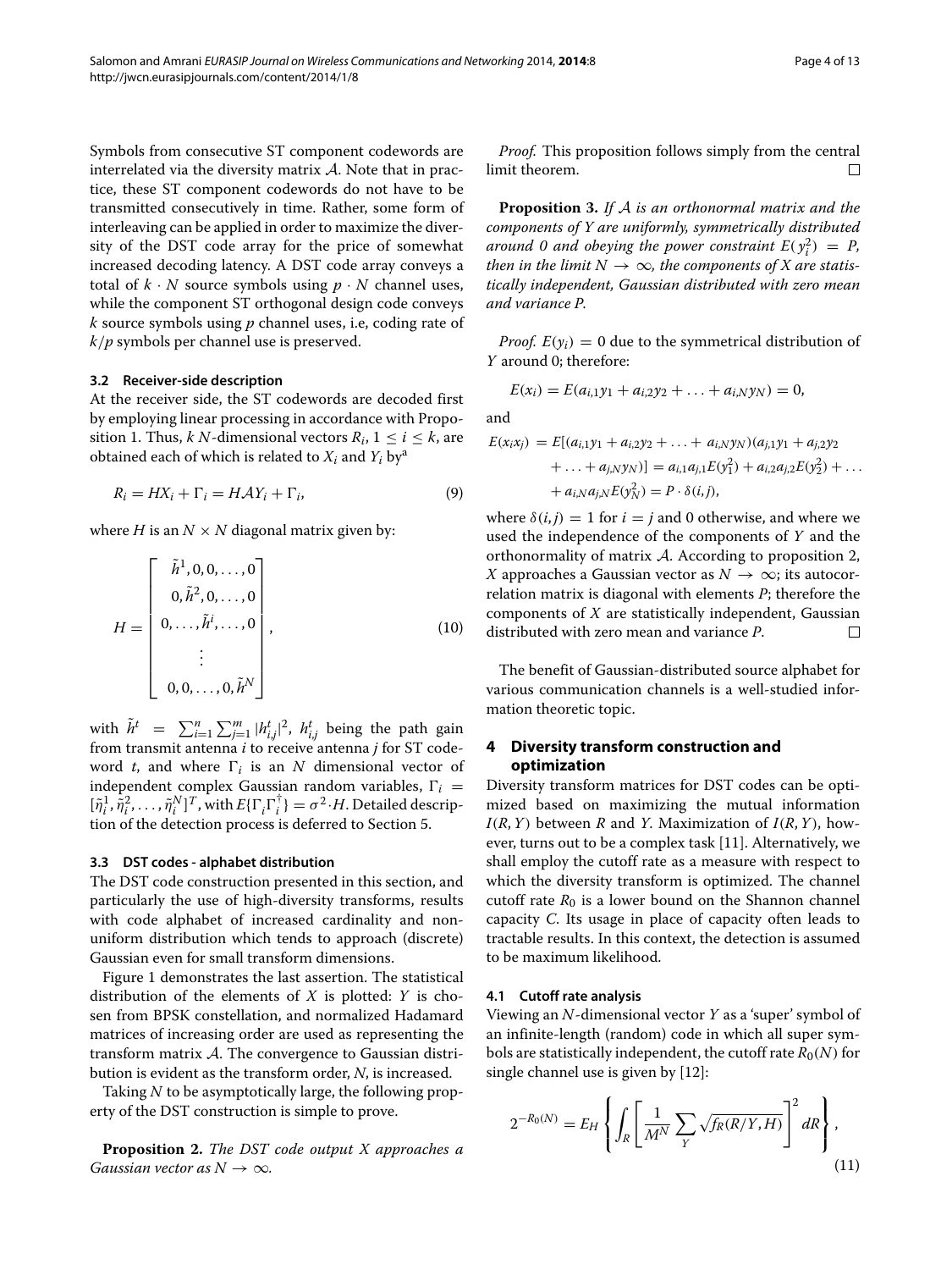

<span id="page-4-0"></span>where  $E_H$  denotes expectation over  $H$ .

Equations [11](#page-3-3) and [12](#page-4-1) one obtains

When the path gains are known at the receiver side, the probability density function of *R* conditioned on *Y* and *H* can be written as

<span id="page-4-1"></span>
$$
f_R(R|Y,H) = \frac{1}{\pi^N \cdot \det(\sigma^2 \cdot H)} \exp\{-(R - HAY)^{\dagger}
$$

$$
\cdot (\sigma^2 H)^{-1} \cdot (R - HAY)\}.
$$
\n(12)

$$
2^{-NR_0} = E_H \left\{ \int_R \frac{1}{M^{2N} \pi^N (\sigma^2)^N \det(H)} \times \sum_Y \sum_Z \exp\left[ -\frac{1}{2} (R_Y)^{\dagger} \cdot (\sigma^2 H)^{-1} \cdot R_Y \right] \right\}
$$

$$
\cdot \exp\left[ -\frac{1}{2} (R_Z)^{\dagger} \cdot (\sigma^2 H)^{-1} \cdot R_Z \right] dR \right\}
$$

$$
= E_H \left\{ \frac{1}{M^{2N}} \sum_Y \sum_Z \prod_{j=1}^N I_j \right\}, \tag{14}
$$

The cutoff rate  $R_0$  for a single channel usage of each of the *N* symbols constituting *Y* is  $R_0(N)/N$ , thus combining where  $I_i$  is defined as

$$
2^{-NR_0} = E_H \left\{ \int_R \left[ \frac{1}{M^N \pi^{N/2} (\sigma^2)^{N/2} \sqrt{\det(H)}} \right] \right\}
$$

$$
\sum_{Y} \exp \left\{ -\frac{1}{2} (R - H\mathcal{A}Y)^{\dagger} \cdot (\sigma^2 H)^{-1} \cdot (R - H\mathcal{A}Y) \right\} \right\}^2 dR \right\}.
$$
(13)

For notational brevity, we introduce *Z* as a dummy variable (of the same nature as *Y* in Equation [13\)](#page-4-2) and define  $R_Y$  ≡  $R - HAY$  and  $R_Z$  ≡  $R - HAZ$ ; thus, we have

<span id="page-4-4"></span><span id="page-4-2"></span>
$$
I_j = \int_{r_j} \frac{1}{\pi \sigma^2 \tilde{h}^j}
$$
  
 
$$
\exp \left\{ -\frac{|r_j - \tilde{h}^j \sum_{i=1}^N a_{ji} Y_i|^2 + |r_j - \tilde{h}^j \sum_{i=1}^N a_{ji} Z_i|^2}{2\sigma^2 \tilde{h}^j} \right\} dr_j.
$$

Rearranging the algebraic terms in the last expression, we get

<span id="page-4-3"></span>
$$
I_{j} = \int_{r_{j}} \frac{1}{\pi \sigma^{2} \tilde{h}^{j}} \exp \left\{ -\frac{|r_{j} - \frac{1}{2} \tilde{h}^{j} \sum_{i=1}^{N} a_{ji} (Y_{i} + Z_{i})|^{2}}{\sigma^{2} \tilde{h}^{j}} \right\} dr_{j} \cdot \exp \left\{ -\frac{(\tilde{h}^{j})^{2} \sum_{i=1}^{N} a_{ji} (Y_{i} - Z_{i})|^{2}}{4 \sigma^{2} \tilde{h}^{j}} \right\}
$$
  
= 
$$
\exp \left\{ -\frac{(\tilde{h}^{j})^{2} \sum_{i=1}^{N} a_{ji} (Y_{i} - Z_{i})|^{2}}{4 \sigma^{2} \tilde{h}^{j}} \right\} = \exp \left\{ -\frac{\tilde{h}^{j} G_{j}}{\sigma^{2}} \right\}, (15)
$$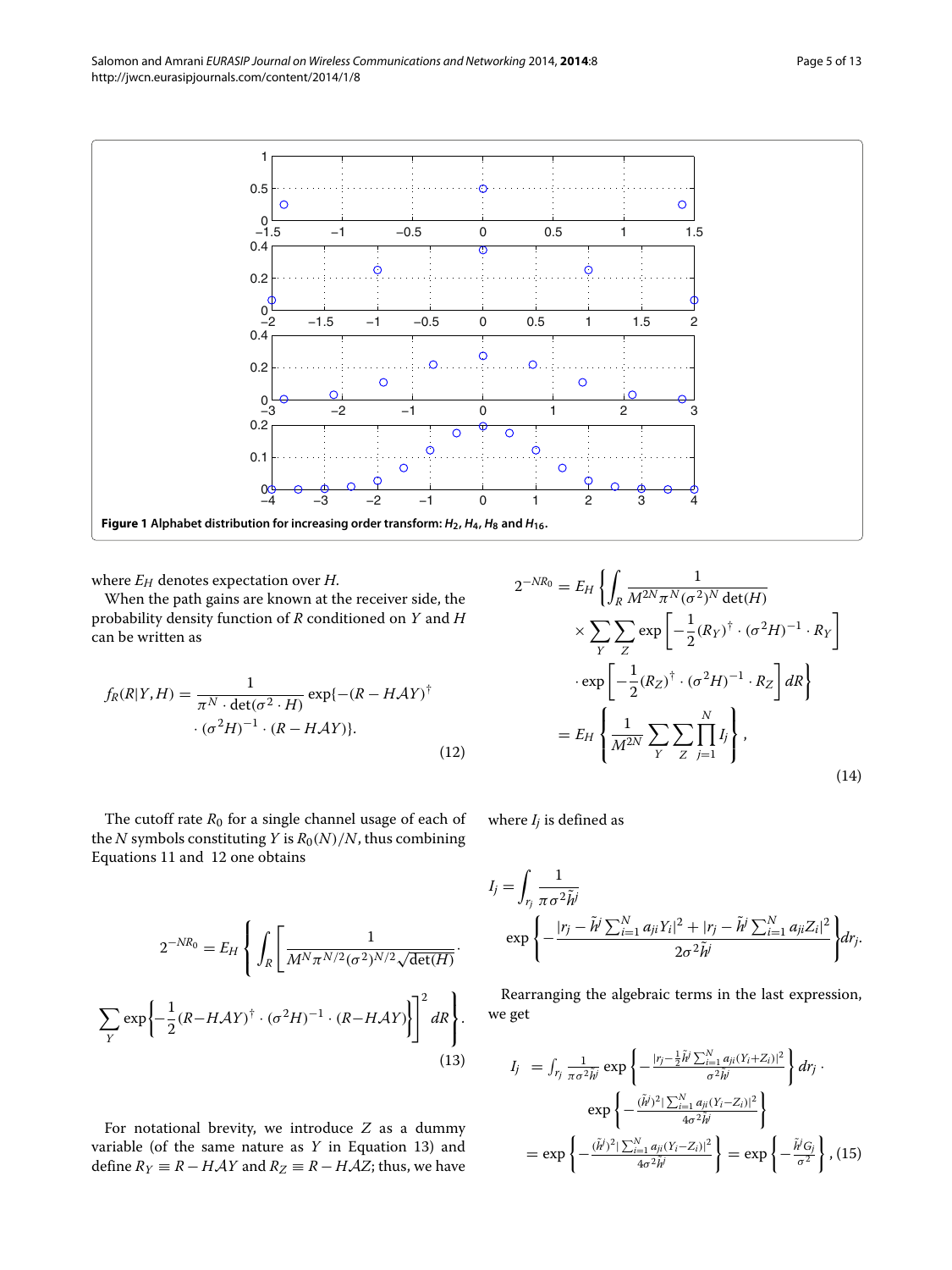where

<span id="page-5-3"></span>
$$
G_j = \frac{|\sum_{i=1}^{N} a_{ji}(Y_i - Z_i)|^2}{4}.
$$
\n(16)

According to the channel model used,  $\tilde{h}$ <sup>*i*</sup> are statistically independent among different blocks; Equation [14](#page-4-3) then becomes

<span id="page-5-0"></span>
$$
2^{-NR_0} = \frac{1}{M^{2N}} \sum_{Y} \sum_{Z} \prod_{j=1}^{N} E_{\tilde{h}^j} \{I_j\}.
$$
 (17)

The following proposition will be useful for the calculation of the expectation in Equation [17:](#page-5-0)

<span id="page-5-1"></span>**Proposition 4.**  $\tilde{h}$ <sup>*i*</sup> *is chi-square distributed with 2mn degrees of freedom, where n and m are the number of transmit and receive antennas, respectively.*

*Proof.*

$$
\tilde{h}^t = \sum_{i=1}^n \sum_{j=1}^m |h_{i,j}^t|^2 = \sum_{i=1}^n \sum_{j=1}^m \Re(h_{i,j}^t)^2 + \Im(h_{i,j}^t)^2,
$$

which is the sum of the squares of 2*mn* independent, *N(*0, 0.5*)*-distributed, random variables. The distribution of  $\tilde{h}^t$  is therefore

$$
f_{\tilde{h}^t}(\tilde{h}^t) = \frac{1}{(mn-1)!} \cdot (\tilde{h}^t)^{mn-1} e^{-\tilde{h}^t} U(\tilde{h}^t),
$$

with  $U(.)$  being the unit step function.

Combining Proposition [4](#page-5-1) with Equation [15](#page-4-4) gives

$$
E_{\tilde{h}^j} \{I_j\} = \int_0^\infty \frac{1}{(mn-1)!} \cdot (\tilde{h}^j)^{mn-1}
$$

$$
\cdot \exp\left[-\tilde{h}^j \left(1 + \frac{G_j}{\sigma^2}\right)\right] d\tilde{h}^t
$$

$$
= \frac{1}{\left(1 + \frac{G_j}{\sigma^2}\right)^{mn}}.
$$
(18)

From Equations [17](#page-5-0) and [18,](#page-5-2) it follows that

$$
R_0 = \log_2 M - \frac{1}{N} \log_2 \left[ \frac{1}{M^N} \sum_{Y} \sum_{Z} \prod_{j=1}^{N} \frac{1}{\left( 1 + \frac{G_j}{\sigma^2} \right)^{mn}} \right],
$$
\n(19)

where  $G_i$  is defined in Equation [16.](#page-5-3) Note that the actual cutoff rate of a scheme which uses an orthogonal design with parameters  $p$ ,  $k$  is multiplied by a factor of  $k/p$ , since

<span id="page-5-4"></span>*p* time slots are used to transmit *k* symbols; the actual cutoff rate is therefore

 $R_0(p, k)$ 

<span id="page-5-2"></span> $\Box$ 

$$
= \frac{k}{p} \left\{ \log_2 M - \frac{1}{N} \log_2 \left[ \frac{1}{M^N} \sum_{Y} \sum_{Z} \prod_{j=1}^N \frac{1}{\left( 1 + \frac{G_j}{\sigma^2} \right)^{mn}} \right] \right\}.
$$
\n(20)

It is evident from Equation [20](#page-5-4) that in order to maximize *R*0, one has to minimize the term

<span id="page-5-5"></span>
$$
F(\mathcal{A}) = \sum_{Y} \sum_{Z} \prod_{j=1}^{N} \frac{1}{\left(1 + \frac{G_j}{\sigma^2}\right)^{mn}}.
$$
 (21)

This, in turn, is achieved by identifying 'good' unitary matrices  $A$  using the relation [\(16\)](#page-5-3), between  $G_i$  and  $A$ , such that Equation [21](#page-5-5) is minimized. This is the subject of the next subsections.

## <span id="page-5-10"></span>**4.2 Using gradient descent algorithm**

Unfortunately, matrices that minimize Equation [21,](#page-5-5) and hence optimize the cutoff rate, do not admit a closed form solution. In this subsection, we propose a gradient descent-based algorithm for finding a matrix,  $A$ , that min-imizes Equation [21.](#page-5-5)  $A$  is typically required to obey the following constraint

<span id="page-5-8"></span>
$$
\sum_{i,j=1}^{n} |a_{ij}|^2 = n,
$$
\n(22)

so that the total average transmitted power remains constant. First, denote the complex derivative of the real function  $F(A)$  with respect to  $a_{kl}$  (the term in row k and column *l* of A) as

<span id="page-5-6"></span>
$$
\frac{\Delta F(\mathcal{A})}{\Delta a_{kl}} = \frac{\partial F(\mathcal{A})}{\partial \Re(a_{kl})} + i \frac{\partial F(\mathcal{A})}{\partial \Im(a_{kl})}.
$$
(23)

A single iteration of gradient descent for minimizing Equation [21](#page-5-5) is given by

<span id="page-5-7"></span>
$$
a_{kl}^{(i+1)} = a_{kl}^{(i)} - \delta \cdot \frac{\Delta F(\mathcal{A})}{\Delta a_{kl}} \bigg|_{\mathcal{A} = \mathcal{A}^{(i)}},
$$
(24)

i.e., each iteration attempts to update  $A$  in a direction that makes  $F(A)$  smaller.  $\delta$  is a positive constant which determines the step size in each iteration. The derivative [\(23\)](#page-5-6) can be calculated from Equation [21](#page-5-5) as:

<span id="page-5-9"></span>
$$
\frac{\Delta F(\mathcal{A})}{\Delta a_{kl}} = \sum_{Y} \sum_{Z} \prod_{j=1}^{N} \frac{1}{\left(1 + \frac{G_j}{\sigma^2}\right)^{mn}} \cdot (-mn)
$$
\n
$$
\cdot \frac{1}{2\sigma^2 \left(1 + \frac{G_k}{\sigma^2}\right)} \cdot \left[ (Y_l - Z_l)^* \cdot \sum_{i=1}^{N} a_{ki} (Y_i - Z_i) \right],
$$
\n(25)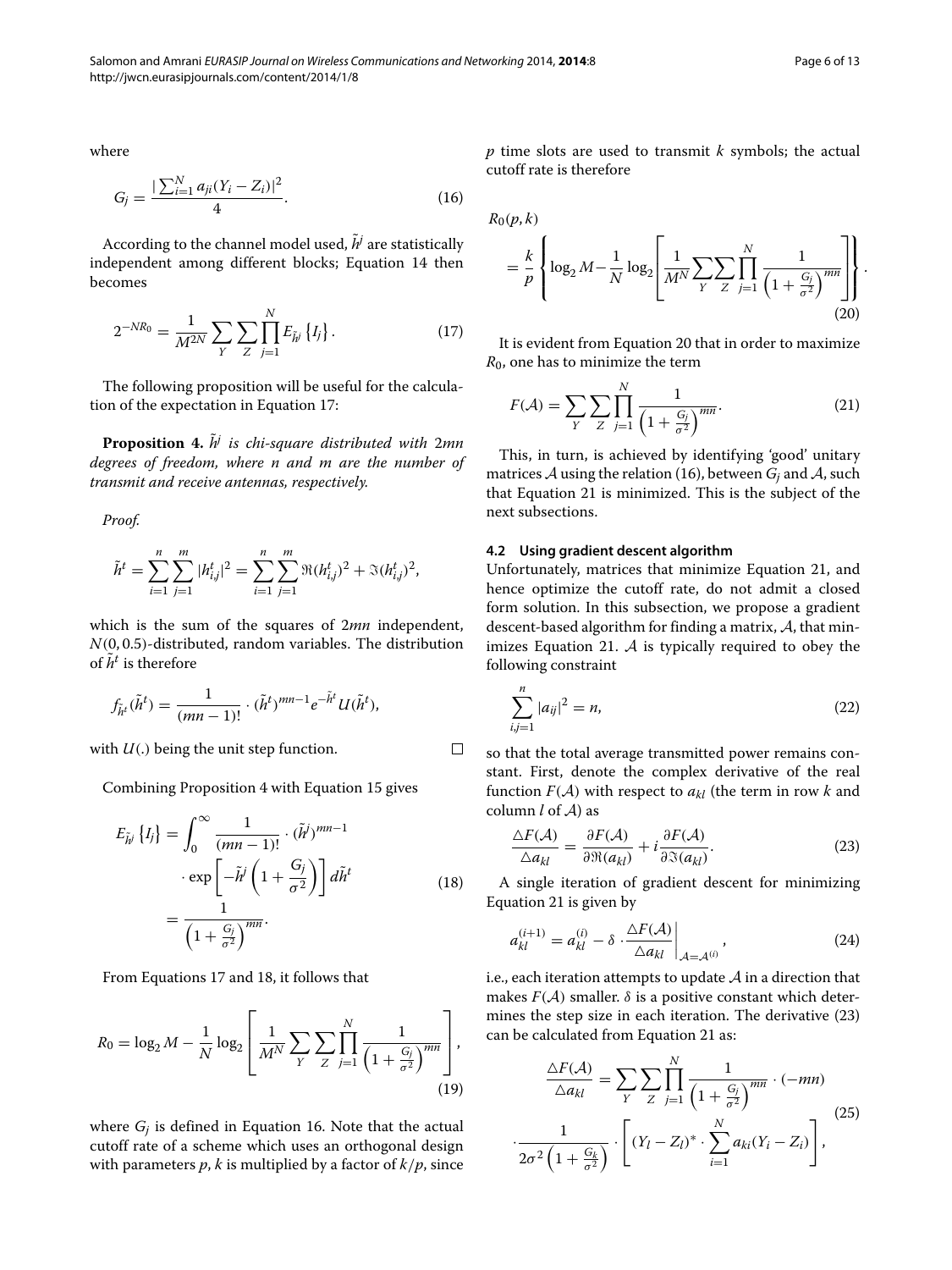where each iteration of Equation [24](#page-5-7) is followed by normalization of the matrix  $A$  according to Equation [22;](#page-5-8) this normalization is less acute for convergence of the algorithm when the step size *δ* gets smaller.

## **4.3 Construction of DRT matrices using elementary unitary matrices**

An alternative approach for constructing DRT matrices is briefly described herein.

A unitary matrix with determinant equal to one can be constructed as the product of elementary unitary matrices with determinant equal to one [\[13\]](#page-12-12). An elementary unitary matrix is of the form

$$
T_{ij} = \begin{bmatrix} 1 & 0 & 0 & \dots & \dots & \dots & 0 \\ 0 & 1 & 0 & \dots & \dots & \dots & 0 \\ \dots & \dots & \dots & \dots & \dots & \dots & \dots \\ 0 & \dots & e^{j\varphi_{ij}}\cos(\phi_{ij}) & \dots & -e^{j\theta_{ij}}\sin(\phi_{ij}) & \dots & 0 \\ \dots & \dots & \dots & \dots & \dots & \dots & \dots \\ 0 & \dots & e^{-j\theta_{ij}}\sin(\phi_{ij}) & \dots & e^{-j\varphi_{ij}}\cos(\phi_{ij}) & \dots & 0 \\ 0 & \dots & \dots & \dots & 0 & 0 & 1 \end{bmatrix}.
$$
\n(26)

The elementary unitary matrix *Tij* has 3 degrees of freedom, and differs from the unit matrix in only four elements, located at the intersection of exactly two rows *i* and *j* with two columns *i* and *j* where  $i < j$ . We construct unitary matrices with determinant one as a product of  $\frac{1}{2}N(N-1)$  elementary *N*-dimensional unitary matrices

$$
\mathcal{A} = \prod_{i=1}^{N} \prod_{j=i+1}^{N} T_{ij}.
$$
 (27)

## **4.4 Transform optimization - results**

The diversity transform can be optimized with respect to the cutoff rate using either one of the aforementioned methods. It follows from Equation [20](#page-5-4) that the optimum diversity matrix, denoted  $A_{M,N}(m, n)$ , is SNR dependent, with *n* and *m* being the number of transmit and receive antennas, respectively, and where  $M = 2, 4, 8,$  and 16 correspond to BPSK, QPSK, 8-PSK, and 16-QAM constellations, respectively. Good matrices have been obtained by employing numerical optimization based on either the gradient descent algorithm in the form of Equation [25,](#page-5-9) or by manipulating the three degrees of freedom of each constituent matrix  $T_{i,j}$  of Equation [27.](#page-6-1) The main advantage of the former approach over the latter is its simplicity, particularly for large transform orders *N*. The main disadvantage of the former approach lies in its dependency on initial value for the matrix A and step size *δ*. When implemented correctly, both methods provide very similar results in terms of maximizing the cutoff rate. The cutoff rates thus obtained are plotted in Figure [2](#page-7-0) as a function of SNR, for some *M*, *N*, *m*, and *n* values. For all the cases shown, we assumed one receive antenna (i.e., *m*=1), and the maximum achievable rate is 1 bit/sec/Hz, where for  $n = 2$ , we used the orthogonal code  $G_2$  and BPSK modulation, and for  $n = 3$ , we used the orthogonal code  $G_3$  with QPSK modulation since the rate of *G*<sup>3</sup> is one half. Nice improvement in cutoff rate is observed with a transformation order of  $N = 3$  compared to the uncoded scheme (corresponding to  $N = 1$ ). An example of an optimal matrix A is given below, calculated using gradient descent algorithm as described in Subsection [4.2.](#page-5-10) It was derived for a scenario with  $n = 3$  transmit antennas, transformation order of  $N = 3$ , rate 1 bit/sec/Hz and SNR of 4 dB. The parameters of the gradient descent algorithm were chosen as follows : initial step size, used in Equation [22,](#page-5-8) is  $\delta = 0.03$ ; the step size is decreased by a factor of 0.97 with each iteration. The initial value for the matrix  $A$  is a matrix of equal entries (normalized by a scalar to satisfy the condition [\(22\)](#page-5-8)). After 100 iterations, the following matrix was derived:

$$
\mathcal{A}_{4,3}(1,3) \\
$$

= ⎡ 0.4943 + 0.2753*i* 0.1235 − 0.5696*i* 0.5631 + 0.1511*i*  $\begin{bmatrix} 0.0776 & 0.3724 & 0.3036 & 0.4604i & 0.0484 & -0.5543i \\ 0.4785 & 0.3373i & 0.3685 & 0.4604i & -0.0484 & -0.5543i \end{bmatrix}$ 0.0976 − 0.5724*i* 0.3038 + 0.4693*i* 0.5218 + 0.2797*i* ⎤  $\vert \cdot$ 

Employing this matrix in deriving  ${G_j}_{j=1}^3$  via Equation [16](#page-5-3) followed by substitution into Equation [20,](#page-5-4) a cutoff rate of 0.965 bit/sec/Hz is achieved, compared to an uncoded scheme (where  $A$  is taken to be the identity matrix of size 3) whose cutoff rate is 0.92 bit/sec/Hz.

## <span id="page-6-1"></span><span id="page-6-0"></span>**5 Detection of DST codes**

We first describe an optimum detection algorithm for DST codes. Since optimum detection can be quite computationally complex, we also derive a linear detector for these codes. For linear detection, we shall introduce and justify the use of DRT matrices different from those obtained in the previous section.

## **5.1 Optimum detection**

Optimum detection of DST codes, in the sense of minimizing the bit error probability, can be carried out in two steps:

- 1. Decode the orthogonal ST code by employing Proposition [1.](#page-2-3)
- 2. Reconstruct the source bits using maximum <sup>a</sup> posteriori (MAP) criterion according to the specific diversity matrix A applied.

Section [6](#page-8-0) provides simulation results using this detection approach. Performing maximum *a posteriori* detection, as described above, is quite computationally involved even when using low order diversity transforms. Hence, a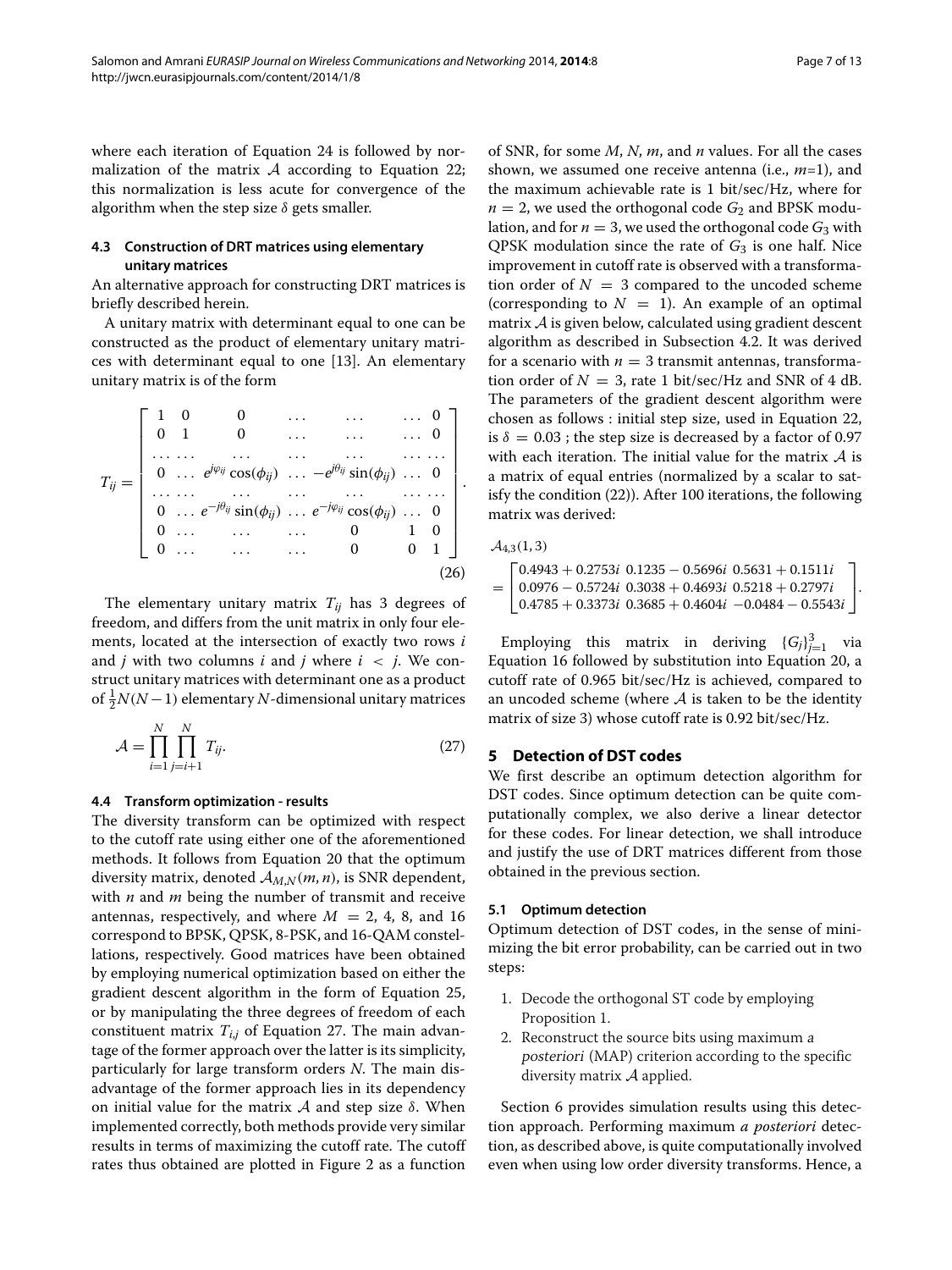

<span id="page-7-0"></span>simpler, suboptimum detection method is proposed in the form of linear detection.

## **5.2 Linear detection - the MMSE receiver**

The detection rule is of the form

 $Y' = BR + h$ 

where *R* is given by Equation [9.](#page-3-4) The matrix *B* and the vector *h* are chosen to minimize the mean square error (MSE) of the receiver:

$$
MSE = E\{\epsilon \epsilon^{\dagger}\} = E\{(Y - Y') \cdot (Y - Y')^{\dagger}\}.
$$

Assuming, as before, that *H* (defined in Equation [10\)](#page-3-5) is known to the receiver, the components of *Y* are independent and identically distributed (i.i.d) with zero mean and energy *Es*, the MMSE (minimum MSE) receiver is given by

$$
Y' = E_s \cdot (H\mathcal{A})^{\dagger} [E_s \cdot (H\mathcal{A}) \cdot (H\mathcal{A})^{\dagger} + \sigma^2 \cdot H]^{-1} \cdot R.
$$

Owing to the orthonormality of  $A$ , the MMSE receiver can be formulated simply as:

<span id="page-7-1"></span>
$$
Y' = \mathcal{A}^\dagger \Lambda R,\tag{28}
$$

where  is a diagonal matrix whose non-zero elements are as follows:

$$
\lambda_{ii} = \frac{E_s \cdot \tilde{h}^i}{E_s \cdot (\tilde{h}^i)^2 + \sigma^2 \cdot \tilde{h}^i}.
$$

Substituting Equation [9](#page-3-4) into Equation [28,](#page-7-1) we get

$$
Y' = \mathcal{A}^{\dagger} \Lambda (H \mathcal{A} Y + \Gamma) = \mathcal{A}^{\dagger} \Lambda H \mathcal{A} Y + \mathcal{A}^{\dagger} \Lambda \Gamma = \mathcal{A}^{\dagger} P \mathcal{A} Y + \mathcal{A}^{\dagger} \Lambda \Gamma,
$$

where  $P = \Lambda H$  is a diagonal matrix with elements given by

<span id="page-7-2"></span>
$$
p_{ii} = \frac{E_s \cdot (\tilde{h}^i)^2}{E_s \cdot (\tilde{h}^i)^2 + \sigma^2 \cdot \tilde{h}^i};
$$

the *j*th element of  $Y'$  is given by

$$
y'_{j} = y_{j} \sum_{i=1}^{N} |a_{ij}|^{2} p_{ii} + \sum_{k=1, k \neq j}^{N} \sum_{i=1}^{N} p_{ii} a_{ij}^{*} a_{ik} y_{k} + \sum_{i=1}^{N} g_{ii} a_{ij}^{*} \gamma_{i}.
$$
\n(29)

From Equation [29,](#page-7-2) it follows that the MMSE receiver is biased. This bias can degrade BER performance for large signal constellations. In order to eliminate this biasing, each element *y'*<sub>j</sub> is divided by  $\sum_{i=1}^{N} |a_{ij}|^2 p_{ii}$ .

It can be shown [\[5\]](#page-12-4) that in order to minimize the variance of the MSE (when represented as a function of the channel fadings) the non-zero elements of the matrix A should satisfy

$$
|a_{ij}|=\frac{1}{\sqrt{N}};
$$

we shall employ the normalized Hadamard matrix, which satisfies this property.

#### **5.3 Suboptimum detection**

In view of the previous subsection, suboptimum detection can be summarized as follows:

1. Decode the orthogonal ST code by employing Proposition [1.](#page-2-3)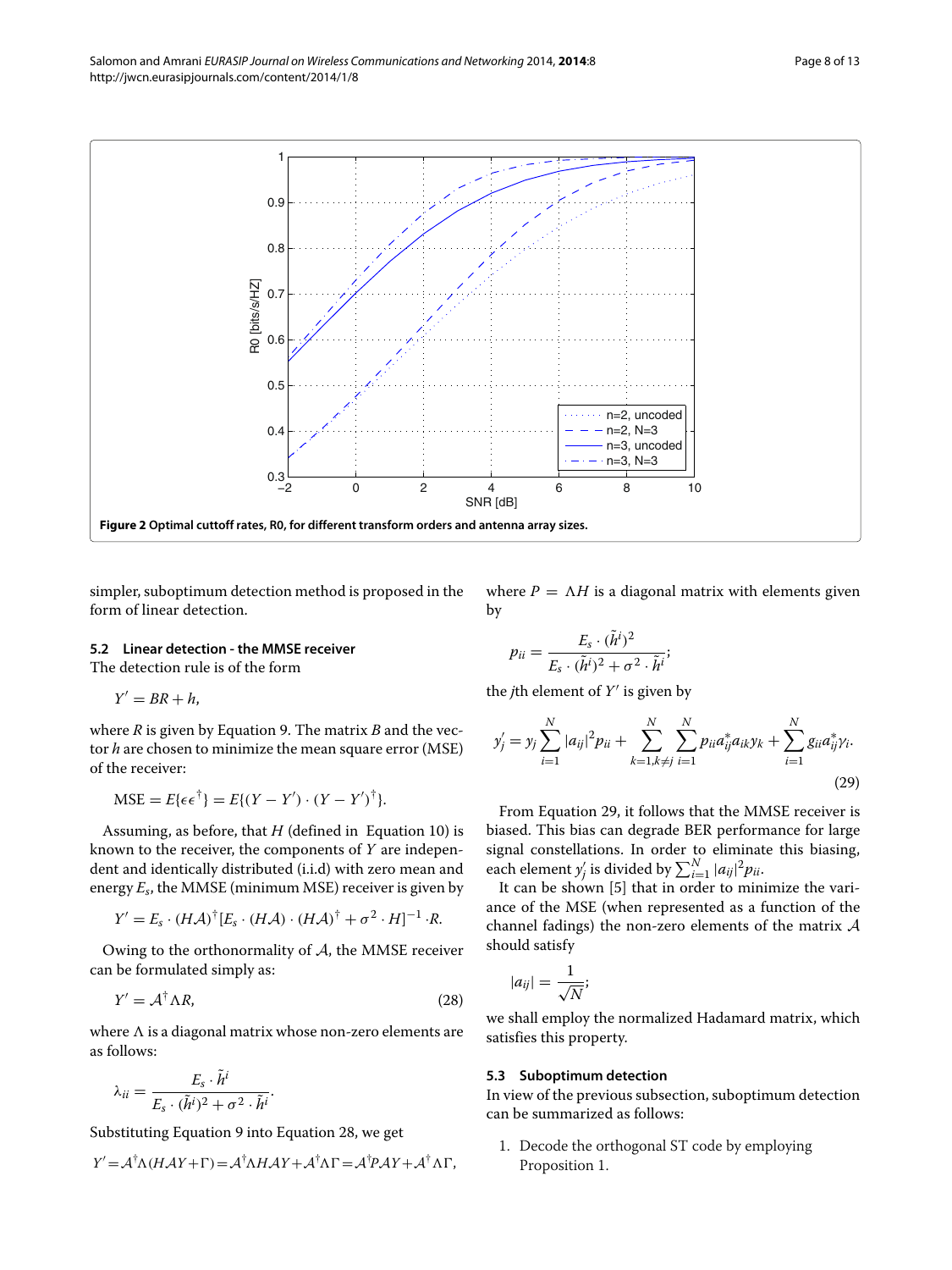

<span id="page-8-1"></span>2. Use the linear MMSE receiver described in this section to get an estimate of <sup>Y</sup>. Recover the corresponding source bits.

## <span id="page-8-0"></span>**6 Simulation results**

The performance of the proposed DST codes and detection algorithms are quantified in the next section by computer simulations.

This section provides bit error rate performance obtained via simulations for various cases<sup>b</sup>. Figures [3,](#page-8-1) [4,](#page-8-2) and [5](#page-9-0) present bit error rate performance for transmission of 1 bit/s/Hz using two to four transmit antennas, one receive antenna, DRT order *N* of 1 to 3 when employing MAP decoding (note that  $N = 1$  amounts to employing

<span id="page-8-2"></span>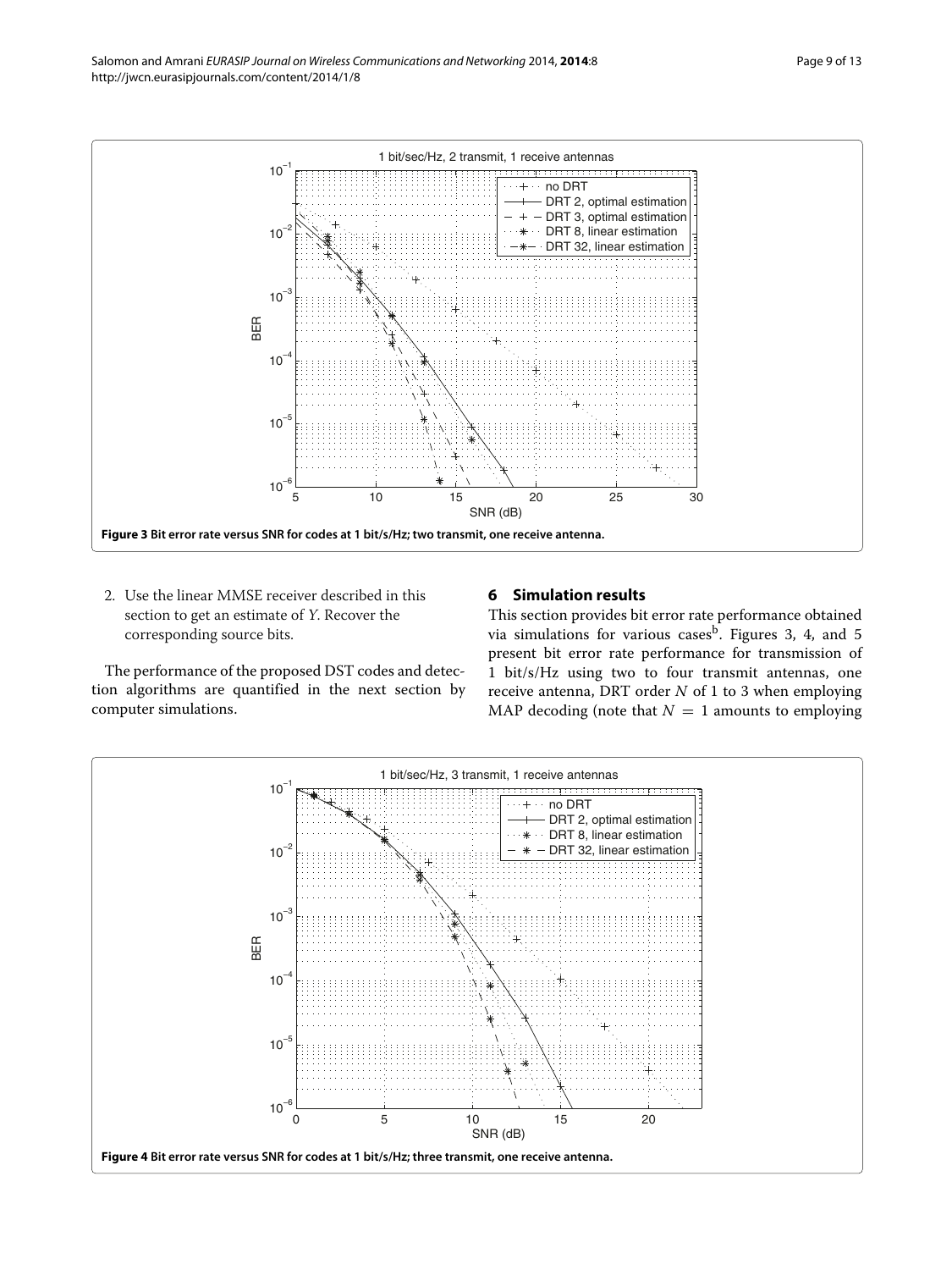

<span id="page-9-0"></span>standard ST coding with no DRT). For high DRT orders of  $N = 8$  and  $N = 32$ , also shown in the figures, we employ a suboptimal, yet reduced complexity, linear detection.

For the two-transmit antenna case, BPSK has been used with the code *G*<sub>2</sub>. For three and four transmit antennas, we used QPSK with codes *G*3, and *G*4, respectively. It can be seen, for bit error rate 10−6, that order-2 DRT provides about 10, 6, and 5 dB coding gain for two, three, and four transmit antennas, respectively, as compared to regular (non-diversified) ST code. The corresponding gains for orders 8 and 32 are 11, 8, and 6 dB and 15, 9.5, and 7 dB, respectively.

Note that the gain decreases as the number of transmit antennas increases. This can be attributed to the fact that a large number of antennas already exploit much of the attainable diversity gain. For the same reason, when the

<span id="page-9-1"></span>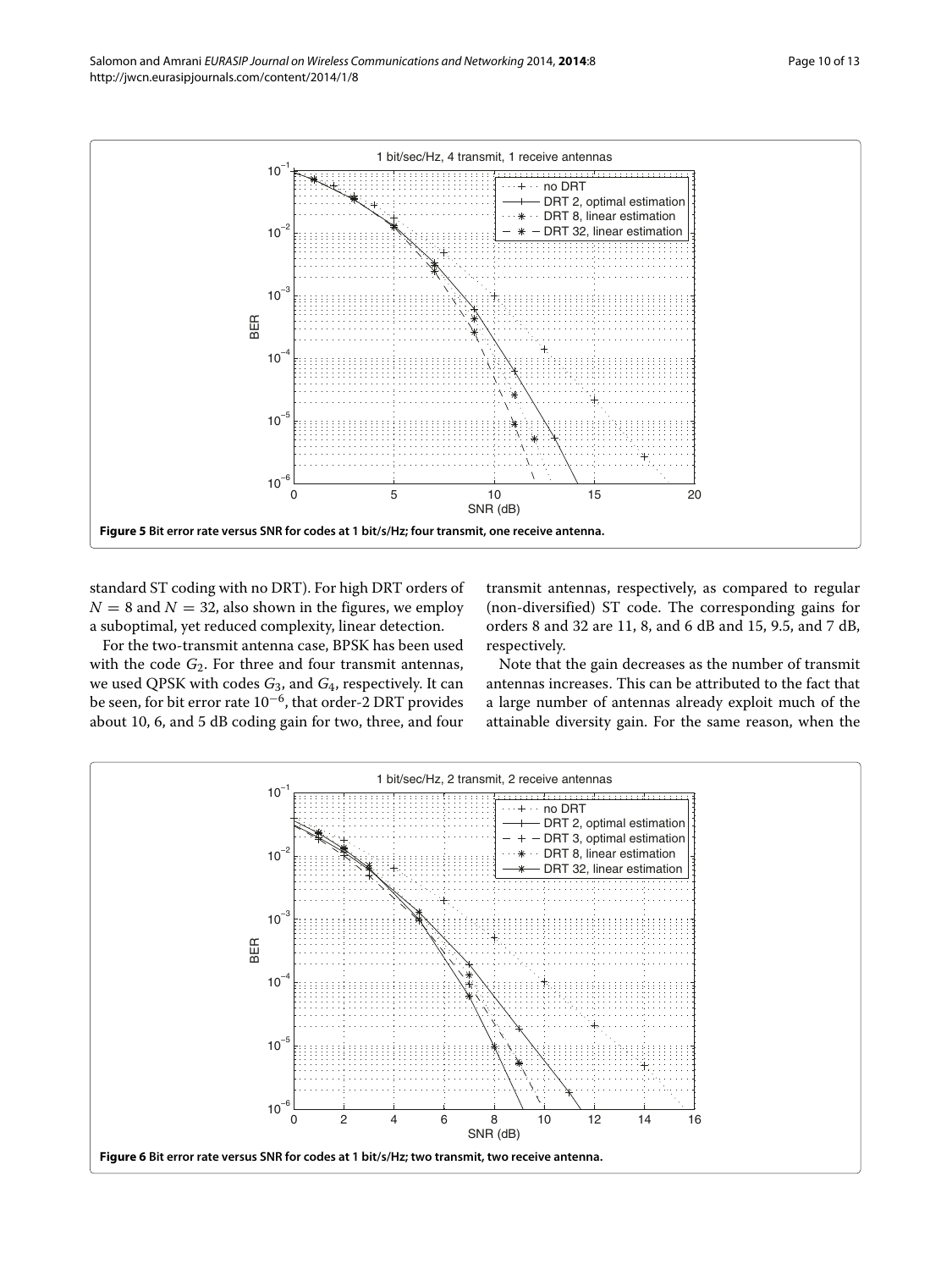

<span id="page-10-0"></span>number of receive antennas is increased to two (Figure [6\)](#page-9-1), the obtained gains are 4, 2, and 1.5 dB for two, three, and four transmit antennas  $(N = 2)$ , respectively; 5.5, 3.5, and 2.5 dB ( $N = 8$  with linear detection); and 6.5, 4, and 2.7 dB ( $N = 32$  with linear detection), respectively. Clearly, in all scenarios where linear detection is involved, larger gains are obtained (with reduced complexity) due to employing increased DRT order; this is achieved for the price of somewhat increased latency at the receiver.

Figures [7](#page-10-0) and [8](#page-10-1) show bit error probability results for transmission of 2 bits/s/Hz with two to three transmit antennas, one receive antenna, and diversity order 1 and 32. The transmission using two antennas employs QPSK constellation with the code *G*2. For three transmit

<span id="page-10-1"></span>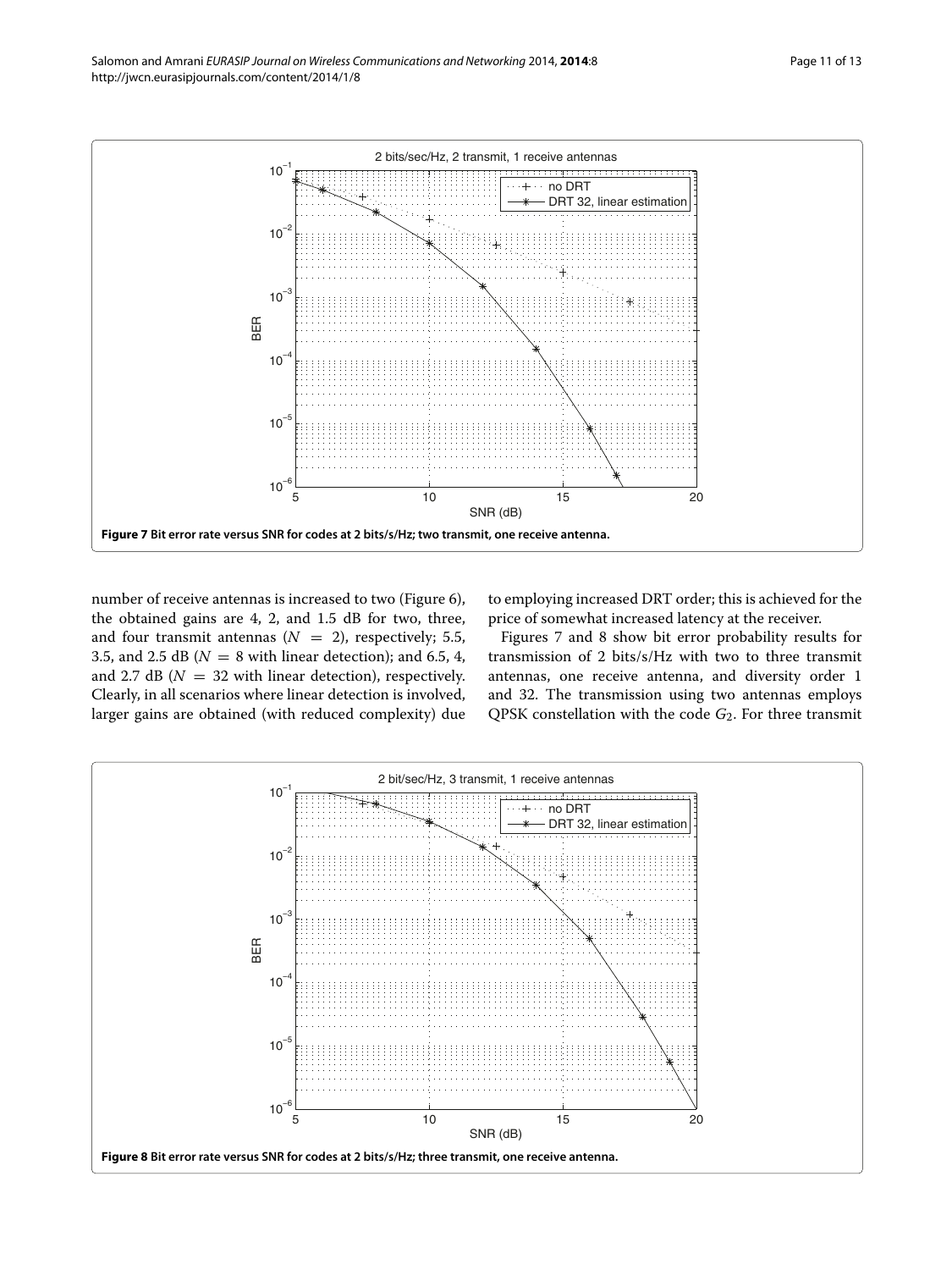antennas, 16-QAM constellation is used with the code *G*3.

Extensive simulations were carried out also for higher spectral efficiencies. Consider transmission of 3 bits/s/Hz using two to four transmit antennas and one receive antenna. For two transmit antennas, 8-PSK and the code *G*<sup>2</sup> have been used. For three and four transmit antennas, we used 16-QAM along with the codes  $H_3$  and  $H_4$ , respectively. For bit error rate of 10−6, diversity transform of order 2 provides about 9, 5.2, and 3 dB gain for two, three, and four transmit antennas, respectively. Diversity transforms of order 8 and 32 provide gains of 6, 5, and 4.2 dB and 12.5, 8, and 5.2 dB, respectively, when using linear detection.

Finally, it is demonstrated, for the block-fading channel, that when a communication scheme is limited by the number of antennas, the diversity transform can effectively compensate for the loss in spatial diversity. An upper bound on the error probability of codes using an orthogonal design is given by [\[14\]](#page-12-13)

<span id="page-11-2"></span>
$$
P_{\text{error}} \doteq SNR^{-mn(1-r)},\tag{30}
$$

where  $r$  is the spatial multiplexing gain and  $\doteq$  denotes exponential equality.

Assume given a coding scheme employing *n* transmit antennas, *m* receive antennas and diversity transform of order *N* as proposed herein. It is interesting to compare this scheme with a scheme having *n* transmit and  $N \cdot m$ receive antennas.

In view of the error exponent [\(30\)](#page-11-2), the latter scheme can be used to lower bound the performance of the proposed scheme. The latter scheme can achieve spatial diversity gain of  $N \cdot mn$ , while that of the first scheme depends on the temporal diversity gain provided by the diversity transform. Comparing Figures [3,](#page-8-1) [4,](#page-8-2) and [5](#page-9-0) (for  $N = 2$ ) with Figure [6](#page-9-1) and the results for three to four transmit, two receive antennas (with no DRT) reveal that the latter curves are about 2 to 3 dB better than the former set of curves. This is due to the fact that a short transform cannot achieve the full diversity provided by a large antenna array. However, when a communication scheme is limited by the number of antennas, the diversity transform can effectively compensate for this loss in spatial diversity.

## <span id="page-11-0"></span>**7 Conclusions**

Space-time block codes of increased diversity are constructed for MIMO Rayleigh fading channels. This construction combines orthogonal designs with diversity transforms, thus providing ST block coding scheme of high diversity gain that can be easily tailored for any antenna array and signal constellation. Two detection algorithms are described: optimum detection and suboptimum detection employing linear estimation at the receiver. Specific construction of codes with bandwidth efficiencies of 1, 2, and 3 (bits/s/Hz) are detailed. Among the properties of DST codes, we can mention its high diversity, low implementation complexity, high transmission rates, and the fact that the distribution of the obtained code alphabet is close to Gaussian. Finally, we note that quasi-orthogonal codes [\[15](#page-12-14)[,16\]](#page-12-15) can be used in the framework of DST codes in order to achieve even higher data rates.

## **Endnotes**

a In the sequel, we shall omit the subscript *i* as the analysis is the same for any value *i*.

<sup>b</sup>Hereinafter, whenever the detector is linear, we employed the Hadamard transform of appropriate dimensions as the DRT matrix. Otherwise, we employed the optimal matrices obtained in Section [4.](#page-3-0)

## <span id="page-11-1"></span>**Appendix**

## **ST codes used in this work**

Rate  $\frac{1}{2}$  ST orthogonal codes are given by:

$$
G_3 = \begin{pmatrix} x_1 & x_2 & x_3 \\ -x_2 & x_1 & -x_4 \\ -x_3 & x_4 & x_1 \\ -x_4 & -x_3 & x_2 \\ x_1^* & x_2^* & x_3^* \\ -x_2^* & x_1^* & -x_4^* \\ -x_3^* & x_4^* & x_1^* \\ -x_3^* & x_4^* & x_1^* \\ -x_4^* & -x_3^* & x_1^* \\ -x_4^* & -x_2^* & x_1^* & -x_4^* \\ -x_4^* & -x_3^* & x_4^* & x_1^* \\ -x_4^* & -x_3^* & x_4^* & x_1^* \\ -x_4^* & -x_3^* & x_4^* & x_1^* & -x_2^* \\ -x_4^* & -x_3^* & x_2^* & x_1^* \end{pmatrix};
$$
\n
$$
(31)
$$

and rate  $\frac{3}{4}$  ST orthogonal codes given by:

*H*<sup>3</sup> = ⎛ ⎜ ⎜⎜ ⎜ ⎝ *x*<sup>1</sup> *x*<sup>2</sup> <sup>√</sup> *x*3 2 −*x*<sup>∗</sup> <sup>2</sup> *x*<sup>∗</sup> 1 √ *x*3 <sup>2</sup> *<sup>x</sup>*<sup>∗</sup> √3 2 *x*∗ √3 2 *(*−*x*1−*x*<sup>∗</sup> 1+*x*2−*x*<sup>∗</sup> 2*)* 2 *x*∗ √3 <sup>2</sup> <sup>−</sup> *<sup>x</sup>*<sup>∗</sup> √3 2 *(x*2+*x*<sup>∗</sup> 2+*x*1−*x*<sup>∗</sup> 1*)* 2 ⎞ ⎟ ⎟⎟ ⎟ ⎠ *H*<sup>4</sup> = ⎛ ⎜ ⎜ ⎜ ⎜ ⎝ *x*<sup>1</sup> *x*<sup>2</sup> <sup>√</sup> *x*3 <sup>2</sup> <sup>√</sup> *x*3 2 −*x*<sup>∗</sup> <sup>2</sup> *x*<sup>∗</sup> 1 √ *x*3 <sup>2</sup> − <sup>√</sup> *x*3 <sup>2</sup> *<sup>x</sup>*<sup>∗</sup> √3 2 *x*∗ √3 2 *(*−*x*1−*x*<sup>∗</sup> 1+*x*2−*x*<sup>∗</sup> 2*)* 2 *(*−*x*2−*x*<sup>∗</sup> 2+*x*1−*x*<sup>∗</sup> 1*)* 2 *x*∗ √3 <sup>2</sup> <sup>−</sup> *<sup>x</sup>*<sup>∗</sup> √3 2 *(x*2+*x*<sup>∗</sup> 2+*x*1−*x*<sup>∗</sup> 1*)* <sup>2</sup> <sup>−</sup>*(x*1+*x*<sup>∗</sup> 1+*x*2−*x*<sup>∗</sup> 2*)* 2 ⎞ ⎟ ⎟ ⎟ ⎟ ⎠

#### **Competing interests**

The authors declare that they have no competing interests.

#### **Acknowledgements**

The authors wish to thank the anonymous reviewers for their comments and suggestions.